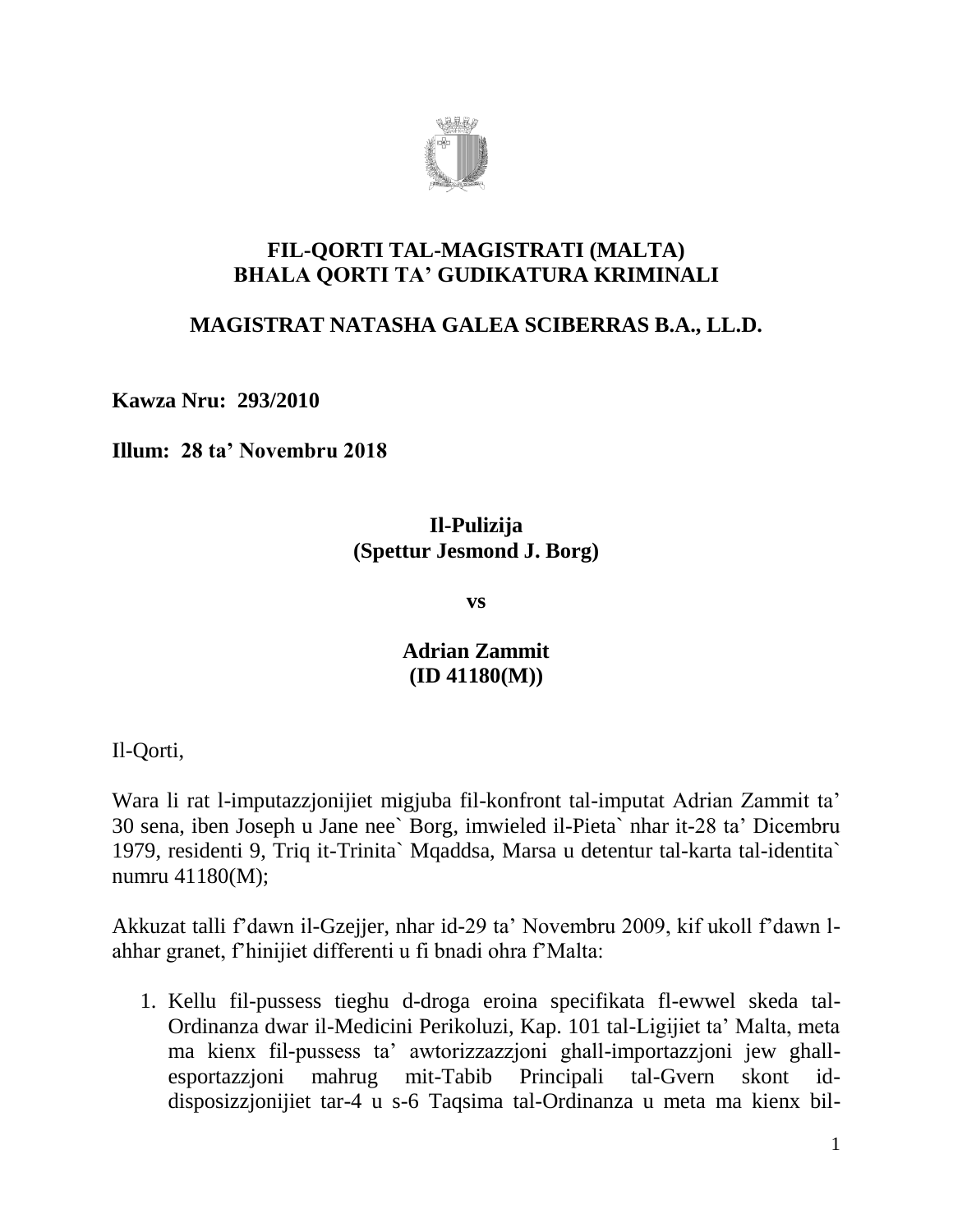licenzja jew xort'ohra awtorizzat li jimmanifattura jew li jforni d-droga msemmija u meta ma kienx b'xi mod iehor bil-licenzja mill-President ta' Malta li jkollu d-droga msemmija fil-pussess tieghu u naqas li jipprova li ddroga msemmija giet fornuta lilu ghall-uzu tieghu skont ir-ricetta kif provdut fir-regolamenti msemmija u dan bi ksur tar-regoli tal-1939 dwar il-Kontroll Intern tad-Drogi Perikoluzi (GN 292/1939) kif sussegwentement emendati u bi ksur tal-Ordinanza dwar il-Medicini Perikoluzi, Kap. 101 tal-Ligijiet ta' Malta, liema droga nstabet f'tali cirkostanzi li juru li ma kinitx ghall-uzu esklussiv tieghu;

2. Aktar talli kkommetta reat waqt li kien taht Ordni ta' *Probation* moghtija mill-Qorti ta' Malta, preseduta mill-Magistrat Dr. L. Quintano LL.D. nhar is-6 ta' Frar 2009, liema sentenza saret definittiva u ma tistax tigi mibdula.

Il-Qorti giet mitluba sabiex barra milli tapplika l-piena skont il-ligi, tordna lillimputat ihallas l-ispejjez li ghandhom x'jaqsmu mal-hatra tal-esperti, skont l-Artikolu 533 tal-Kap. 9 tal-Ligijiet ta' Malta.

Rat l-atti kollha tal-kaz u d-dokumenti ezebiti, inkluz l-Ordni tal-Avukat Generali ai termini tas-subartikolu (2) tal-Artikolu 22 tal-Ordinanza dwar il-Medicini Perikoluzi (Kap. 101), sabiex din il-kawza tinstema' minn din il-Qorti bhala Qorti ta' Gudikatura Kriminali;

Rat ukoll illi fis-seduta tal-15 ta' Ottubru 2014, il-partijiet iddikjaraw illi kienu qeghdin jezentaw lill-Qorti kif preseduta, milli terga' tisma' l-provi mressqa sa dakinhar, quddiem il-Qorti kif diversament preseduta;

Semghet trattazzjoni finali tal-partijiet.

## **Ikkunsidrat:**

Illi l-fatti li taw lok ghal dan il-kaz kienu s-segwenti: In segwitu ta' diversi rapporti li saru gewwa l-Ghassa tal-Pulizija tal-Hamrun dwar allegat abbuz ta' droga fil-fond bin-numru 9, Triq it-Trinita` Mqaddsa, Marsa u b'mod partikolari wara rapport anonimu lill-pulizija nhar id-29 ta' Novembru 2009, il-pulizija ossia PS 1195, PC 519, PC 507 u PC 283 accedew fil-fond imsemmi, fejn sabu lillimputat odjern flimkien ma' tliet persuni ohrajn, fosthom certu Robert Spiteri. Minn tfittxija li saret fil-fond, instabu oggetti relatati mal-uzu tad-droga, kif ukoll qartas bi trab kannella suspettat eroina fuq il-persuna ta' wiehed minn dawn ilpersuni – skont l-Ispettur Joseph Agius, fuq il-persuna tal-imputat odjern u skont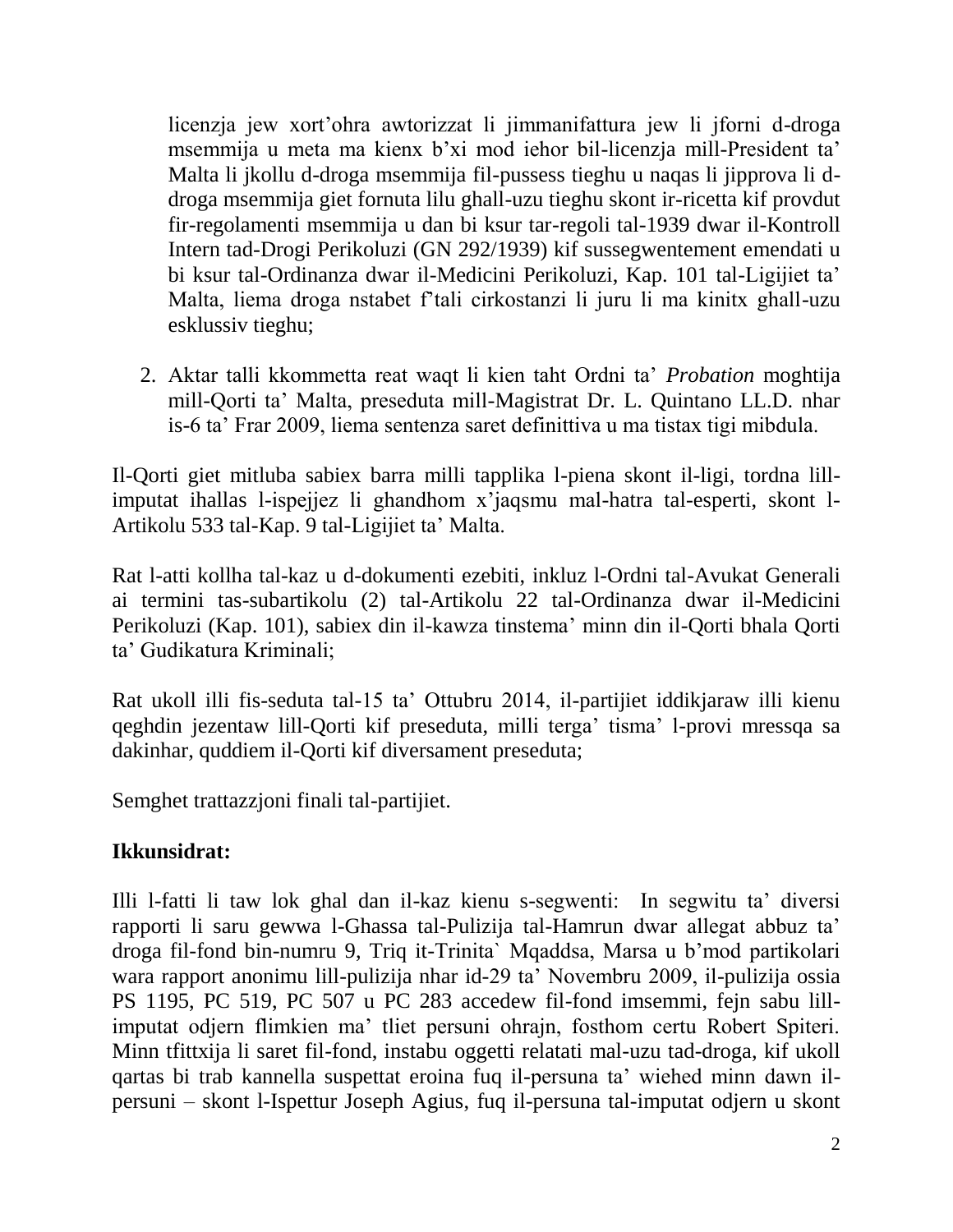PS 1195 Conrad Debattista, fuq il-persuna ta' Robert Spiteri. L-imputat flimkien mat-tliet persuni l-ohrajn gew arrestati sabiex isiru investigazzjonijiet ulterjuri.

L-imputat irrilaxxja stqarrija nhar id-29 ta' Novembru 2009 u dan wara li huwa nghata s-solita twissija skont il-ligi, ossia illi ma kienx obbligat li jwiegeb ghaddomandi li kienu ser isirulu, izda dak kollu li jghid kien ser jitnizzel bil-miktub u seta' jingieb bhala prova. Sussegwentement, fl-istess jum, l-imputat ikkonferma din l-istqarrija tieghu bil-gurament quddiem il-Magistrat Inkwirenti ai termini tal-Artikoli 24A(12) u (13) tal-Kap. 101 tal-Ligijiet ta' Malta.

Kif tajjeb tissottometti l-abbli difensur tal-imputat fit-trattazzjoni finali taghha, din l-istqarrija giet rilaxxjata mill-imputat fi zmien meta l-ligi Maltija ma kinitx tipprovdi lill-persuna arrestata d-dritt li tottjeni parir legali qabel l-interrogatorju taghha, liema dritt dahal fis-sehh fl-10 ta' Frar 2010, permezz tal-Avviz Legali 35/2010. F'dan ir-rigward il-posizzjoni legali llum hija wahda cara. Bizzejjed illi l-Qorti taghmel referenza ghas-sentenza tal-Qorti Ewropea tad-Drittijiet tal-Bniedem tat-12 ta' Jannar 2016 fil-kaz **Mario Borg v. Malta**, kif ukoll ghassentenza tal-Qorti tal-Appell Kriminali fl-ismijiet **The Republic of Malta vs Chukwudi Samuel Onyeabor** tal-1 ta' Dicembru 2016, fejn hemmhekk il-Qorti ghamlet referenza ghal diversi sentenzi tal-Qorti Kostituzzjonali ossia **Carmel Saliba vs Avukat Generali** tas-16 ta' Mejju 2016, **Stephen Nana Owusu vs Avukat Generali** tat-30 ta' Mejju 2016, **Malcolm Said vs Avukat Generali et** tal-24 ta' Gunju 2016 u **Aaron Cassar vs Avukat Generali et** tal-11 ta' Lulju 2016 u ghaddiet sabiex tiddeciedi illi "*the denial of the right to legal assistance at the pre-trial stage as a result of a systematic restriction applicable to all accused persons must today be held to be in violation of the conditions for the admissibility of an accused's statement.*"

Kif inghad, jirrizulta wkoll illi l-imputat ikkonferma din l-istqarrija tieghu bilgurament quddiem il-Magistrat Inkwirenti, li wkoll wissa lill-imputat bid-dritt tieghu li jibqa' sieket u illi ma jwegibx ghal ebda domanda li ssirlu. Naturalment, ma jirrizultax illi l-imputat inghata d-dritt ghall-assistenza legali mill-Magistrat Inkwirenti qabel din ix-xhieda, li nghatat fl-istess jum li giet rilaxxjata l-istqarrija. Dak li trid tikkunsidra l-Qorti ghalhekk huwa jekk il-posizzjoni legali u prevalenti llum dwar l-istqarrija rilaxxjata minn persuna suspettata jew arrestata lill-Pulizija Ezekuttiva hijiex applikabbli wkoll fir-rigward ta' stqarrija li tigi kkonfermata bilgurament quddiem Magistrat Inkwirenti u ta' xhieda quddiem tali Magistrat Inkwirenti, meta tali persuna lanqas ma tkun inghatat d-dritt ghall-assistenza legali qabel din ix-xhieda.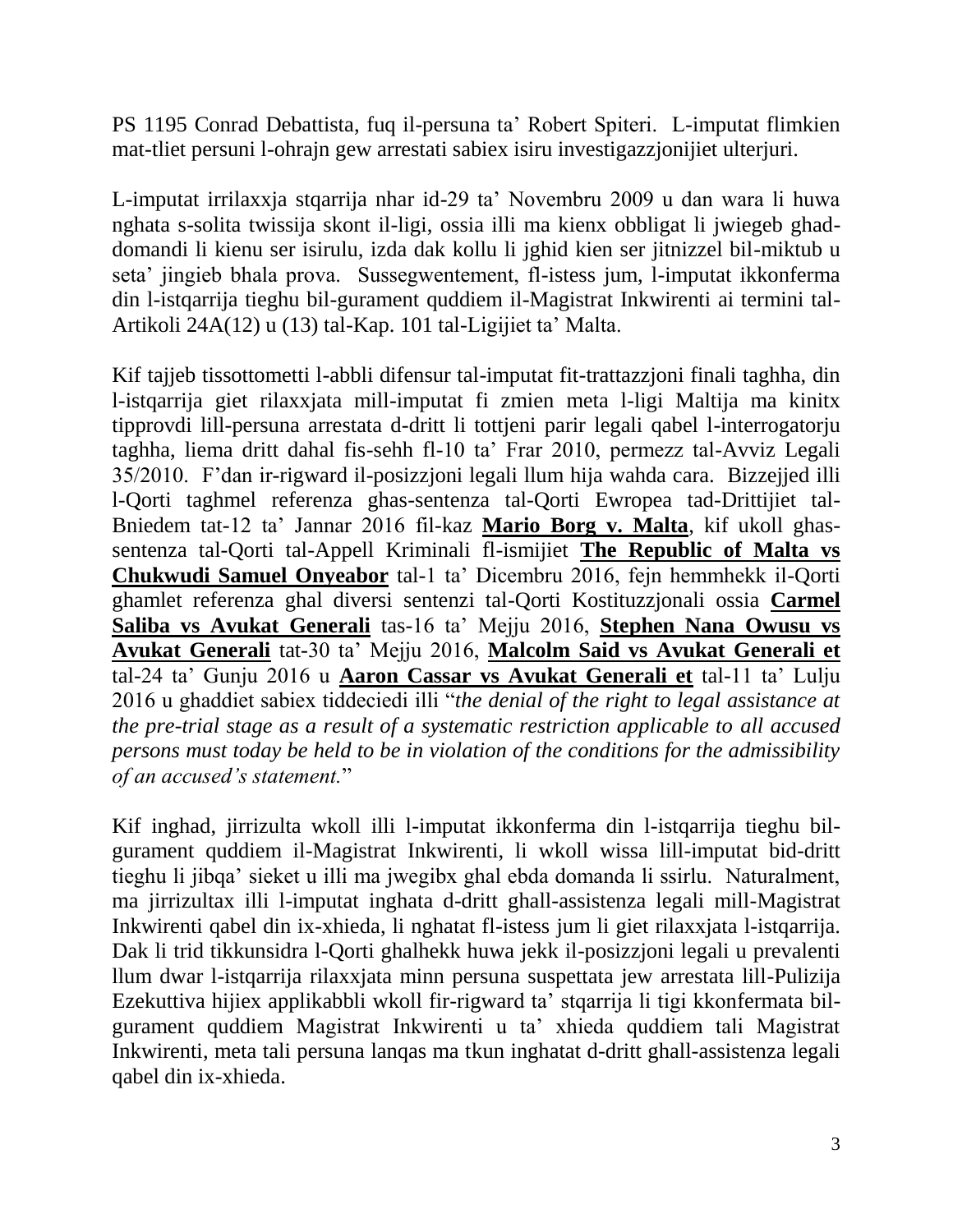Din kienet il-kwistjoni deciza mill-Prim'Awla tal-Qorti Civili (sede Kostituzzjonali) fl-10 ta' Mejju 2017, fir-referenza Kostituzzjonali li saret lilha minn din il-Qorti, fis-sentenza fl-ismijiet **Il-Pulizija (Spettur Josric Mifsud) vs Josianne Azzopardi**, liema sentenza ghaddiet in gudikat. F'dak il-kaz, Azzopardi kienet irrilaxxjat stqarrija lill-Pulizija Ezekuttiva fi Frar 2004, fiz-zmien ghalhekk meta hija ma kellhiex jedd fil-ligi illi tottjeni parir legali qabel l-interrogatorju taghha, u ftit tal-hin wara, hija dehret quddiem il-Magistrat Inkwirenti, fejn mhux biss ikkonfermat din l-istqarrija, izda kompliet tixhed b'mod dettaljat. Ghal darb'ohra, Azzopardi ma nghatatx id-dritt li tikkonsulta ma' avukat ghaliex kif inghad, din ma kellhiex dan il-jedd fiz-zmien in kwistjoni. F'din is-sentenza, il-Qorti ghamlet referenza *inter alia* ghas-sentenza tal-Qorti Ewropea dwar id-Drittijiet tal-Bniedem fil-kaz **A.T. v Luxembourg** tad-9 ta' April 2015, f'liema kaz ir-rikorrenti kien gie interrogat mill-pulizija minghajr l-assistenza ta' avukat, minkejja li talab tali assistenza u l-ghada gie interrogat mill-gdid minn Imhallef Investigattiv, inghata d-dritt li jkun assistit minn avukat u effettivament gie assenjat avukat u sussegwentement gie interrogat fil-presenza tieghu, izda rrikorrenti lmenta illi ma nghatax il-possibilita` li jikkomunika mal-avukat qabel u waqt dan l-interrogatorju u in oltre illi s-semplici presenza tal-avukat, meta dan seta' biss jibqa' sieket, ma kinitx tikkostitwixxi assistenza reali u effettiva.

Dwar il-principji ta' dritt applikabbli f'dak il-kaz, dik il-Qorti sostniet hekk:

"*62. The Court reiterates that although the primary purpose of Article 6, as far as criminal proceedings are concerned, is to ensure a fair trial before a "tribunal" competent to determine "any criminal charge", it may also be relevant before a case is sent for trial if and in so far as the fairness of the trial is likely to be seriously prejudiced by an initial failure to comply with its provisions (see Salduz, cited above, § 50, and Panovits v. Cyprus, no. [4268/04,](https://hudoc.echr.coe.int/eng#{"appno":["4268/04"]}) § 64, 11 December 2008). Furthermore, the right set out in paragraph 3 (c) of Article 6 is one element, amongst others, of the concept of a fair trial in criminal proceedings contained in paragraph 1 (see Imbrioscia v. Switzerland, 24 November 1993, § 37, Series A no. 275, and Brennan v. the United Kingdom, no. [39846/98,](https://hudoc.echr.coe.int/eng#{"appno":["39846/98"]}) § 45, ECHR 2001-X).*

*63. The right of everyone charged with a criminal offence to be effectively defended by a lawyer is one of the fundamental features of a fair trial (see Krombach v. France, no. [29731/96,](https://hudoc.echr.coe.int/eng#{"appno":["29731/96"]}) § 89, ECHR 2001-II). In order for the right to a fair trial to remain sufficiently "practical and effective", Article 6 § 1 requires that, as a rule, access to a lawyer should be provided as from the first interrogation of a suspect by the police, unless it is demonstrated in the light of the particular circumstances of the case that there are compelling reasons to restrict*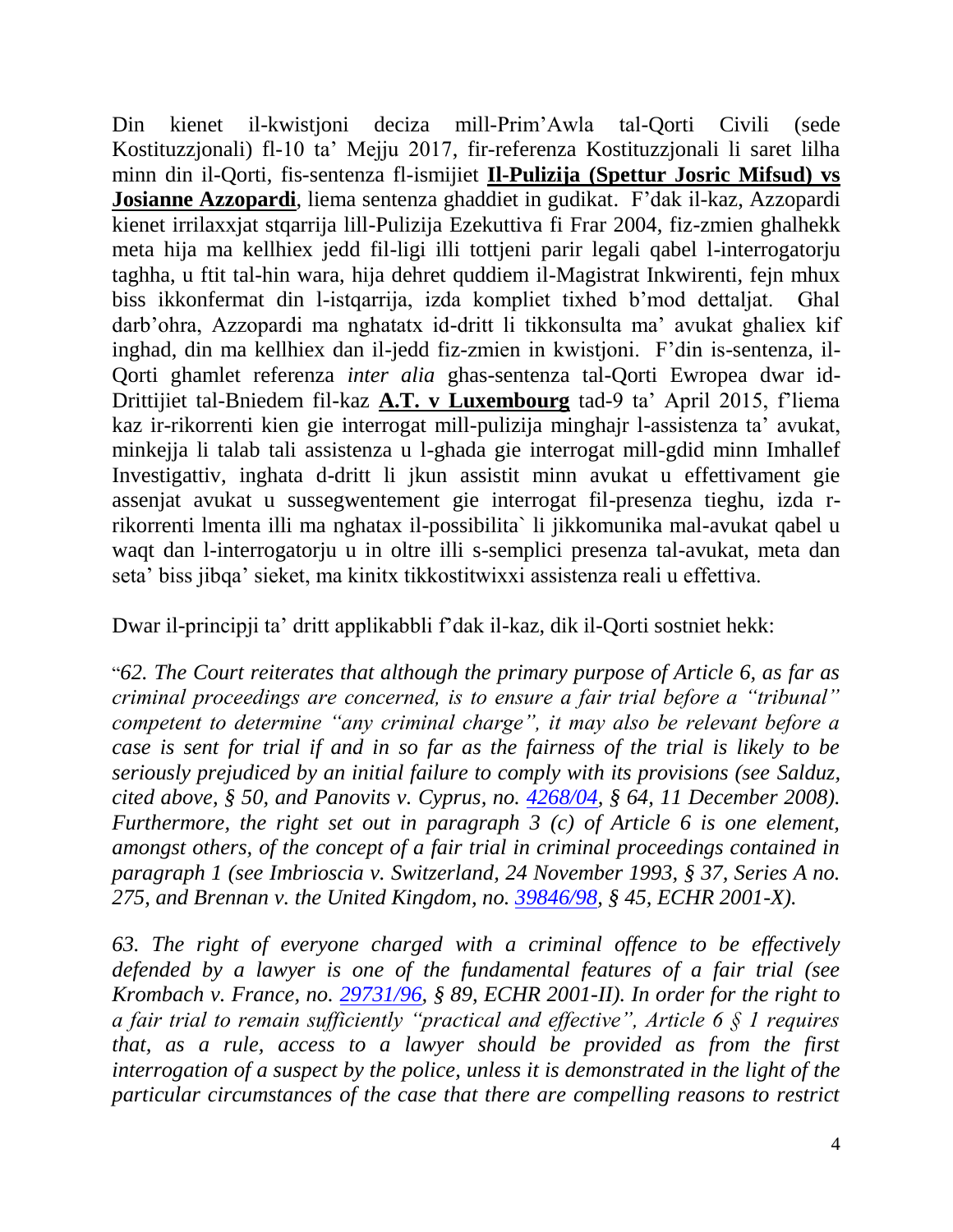*that right. The Court specifies that even in such cases, denial of access to a lawyer must not unduly prejudice the rights of the accused under Article 6, and that the rights of the defence will in principle be irretrievably prejudiced when incriminating statements made during police interrogation without access to a lawyer are used for a conviction (see Salduz, cited above, § 55). The Court found a violation of Article 6 §§ 1 and 3 (c) notwithstanding that the applicant had subsequently benefited from legal assistance and adversarial proceedings, having noted, in particular, that the restriction in question on the right to a lawyer had been based on the systematic application of legal provisions (see Salduz, cited above, §§ 56 and 61).*

*64. The fairness of criminal proceedings under Article 6 of the Convention requires that, as a rule, a suspect should be granted access to legal assistance from the moment he is taken into police custody or otherwise remanded in custody, whether interrogations take place or not. The Court emphasises in that respect that the fairness of proceedings requires that an accused be able to obtain the whole range of services specifically associated with legal assistance, pointing out that discussion of the case, organisation of the defence, collection of evidence favourable to the accused, preparation for questioning, support of an accused in distress and checking of the conditions of detention were fundamental aspects of the defence which the lawyer must be able to exercise freely (see Dayanan, cited above, §§ 31-33). Moreover, an accused often finds himself in a particularly vulnerable position at the investigation stage of the proceedings, the effect of which is amplified by the fact that legislation on criminal procedure tends to become increasingly complex, notably with respect to the rules governing the gathering and use of evidence. In most cases, this particular vulnerability can only be properly compensated for by the assistance of a lawyer whose task is, among other things, to help to ensure respect of the right of an accused not to incriminate himself (see Pavlenko v. Russia, no. [42371/02,](https://hudoc.echr.coe.int/eng#{"appno":["42371/02"]}) § 101, 1 April 2010).*

*65. The Court has had occasion to reiterate that, first of all, a person "charged with a criminal offence" within the meaning of Article 6 of the Convention is entitled to receive legal assistance from the time he or she is taken into police custody or otherwise remanded in custody and, as the case may be, during questioning by police or by an investigating judge; secondly, while a restriction of this right may in certain circumstances be justified and be compatible with the requirements of that Article, any such restriction that is imposed by a systemic rule of domestic law is inconsistent with the right to a fair trial (see Simons v. Belgium (dec.), no. [71407/10,](https://hudoc.echr.coe.int/eng#{"appno":["71407/10"]}) § 31, 28 August 2012, and Navone and Others v. Monaco, nos. [62880/11,](https://hudoc.echr.coe.int/eng#{"appno":["62880/11"]}) [62892/11](https://hudoc.echr.coe.int/eng#{"appno":["62892/11"]}) and [62899/11,](https://hudoc.echr.coe.int/eng#{"appno":["62899/11"]}) § 80, 24 October 2013).*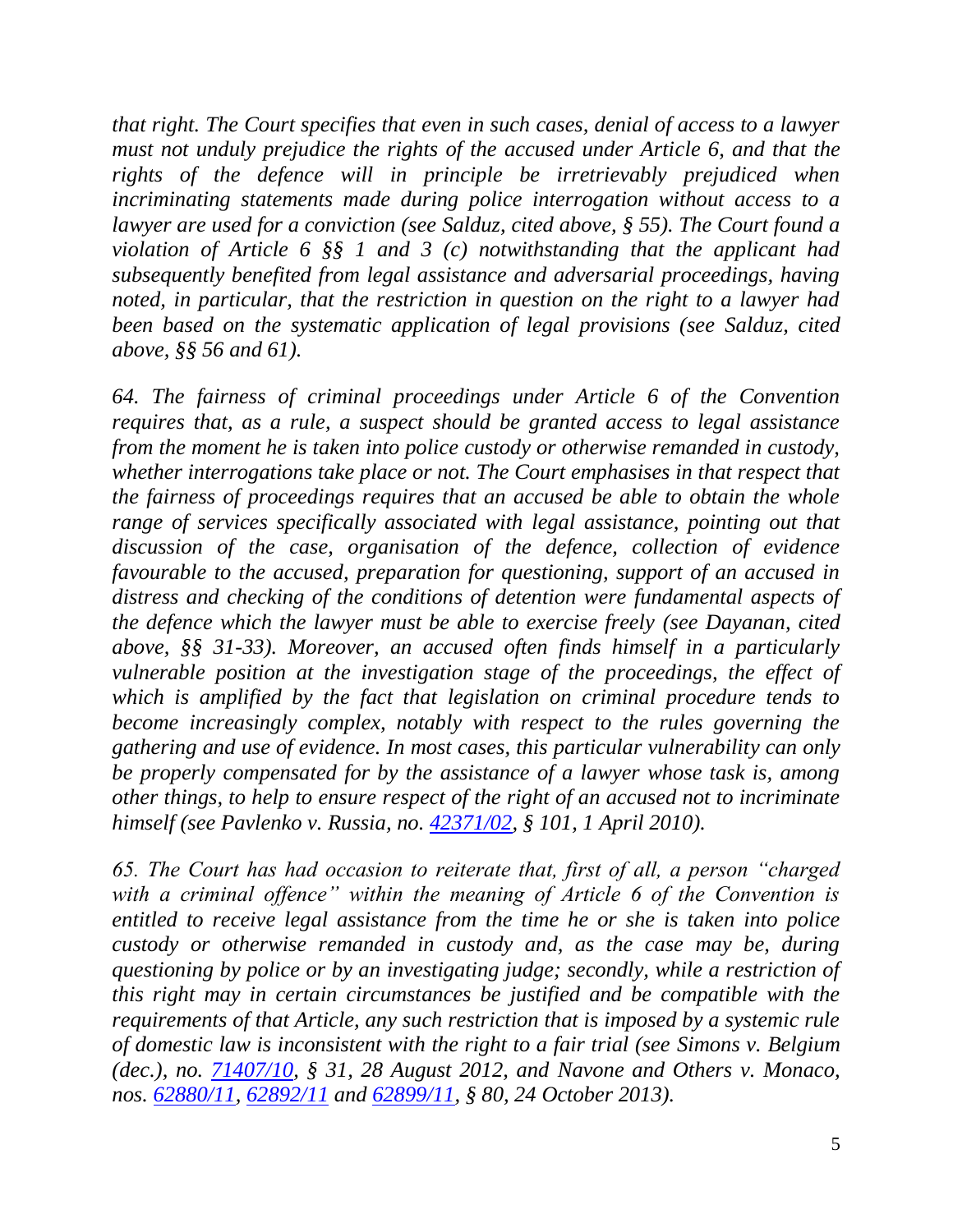*66. Neither the letter nor the spirit of Article 6 of the Convention prevents a person from waiving of his own free will, either expressly or tacitly, the entitlement to the*  guarantees of a fair trial (see Kwiatkowska v. Italy (dec.), no. [52868/99,](https://hudoc.echr.coe.int/eng#{"appno":["52868/99"]}) 30 *November 2000, and Ananyev v. Russia, no. [20292/04,](https://hudoc.echr.coe.int/eng#{"appno":["20292/04"]}) § 38, 30 July 2009). However, if it is to be effective for Convention purposes, a waiver of the right to take part in the trial must be established in an unequivocal manner and be attended by minimum safeguards commensurate to its importance (see Salduz, cited above, § 59, and Yoldaş, cited above, § 51)."*

F'dak il-kaz, dwar il-fatt illi r-rikorrenti gie mcahhad mid-dritt ta' assistenza legali waqt l-interrogatorju tieghu mill-pulizija, il-Qorti nnutat li fiz-zmien in kwistjoni, il-ligi vigenti kienet tipprekludih minn tali assistenza. Ghalkemm huwa nnega lakkuzi migjuba kontra tieghu u m'ghamel l-ebda dikjarazzjoni inkriminanti f'dan l-istadju, biss il-Qorti enfasizzat li l-istadju investigattiv ta' proceduri kriminali huwa ta' importanza krucjali stante li l-provi li jingabru f'dan l-istadju jiddeterminaw il-qafas li fih tigi kkunsidrata l-akkuza li talvolta imputat jew akkuzat jigi mixli biha. Il-Qorti tal-Appell li ggudikat u kkonfermat il-htija tarrikorrenti f'dak il-kaz, kienet espressament irreferiet ghall-istqarrijiet li kien irrilaxxja r-rikorrenti waqt l-interrogatorju tieghu mill-pulizija u sabet li ma kienx konsistenti fihom. Ghalhekk, qalet il-Qorti, certament illi ma jistax jinghad illi dawn ma kellhom l-ebda influwenza fuq id-decizjoni finali. Fid-dawl ta' dan kollu, ghaddiet biex issib vjolazzjoni tal-Artikolu 6(3)(c) tal-Konvenzjoni, flimkien mal-Artikolu 6(1) u dan "*on the grounds that the applicant did not benefit from the assistance of a defence lawyer during his police hearing and that the courts failed to provide redress for the consequences of such lack of assistance*."

Dwar l-ilment tar-rikorrenti li huwa ma nghatax il-possibilita` li jikkomunika malavukat assenjat lilu qabel l-interrogatorju tieghu mill-Imhallef Investigattiv, il-Qorti wkoll sabet ksur tal-Artikolu 6(3)(c) flimkien mal-Artikolu 6(1) tal-Konvenzjoni u dan wara li osservat is-segwenti:

"*86. The Court notes the importance of consultations between the lawyer and his client upstream of the first interrogation by the investigating judge. This is an opportunity for holding crucial exchanges, if only for the lawyer to remind his client of his relevant rights. That is especially true where, as in the present case, the applicant was questioned by the police the day before without counsel and a lawyer had just been officially appointed on the morning of the interrogation by the investigating judge.*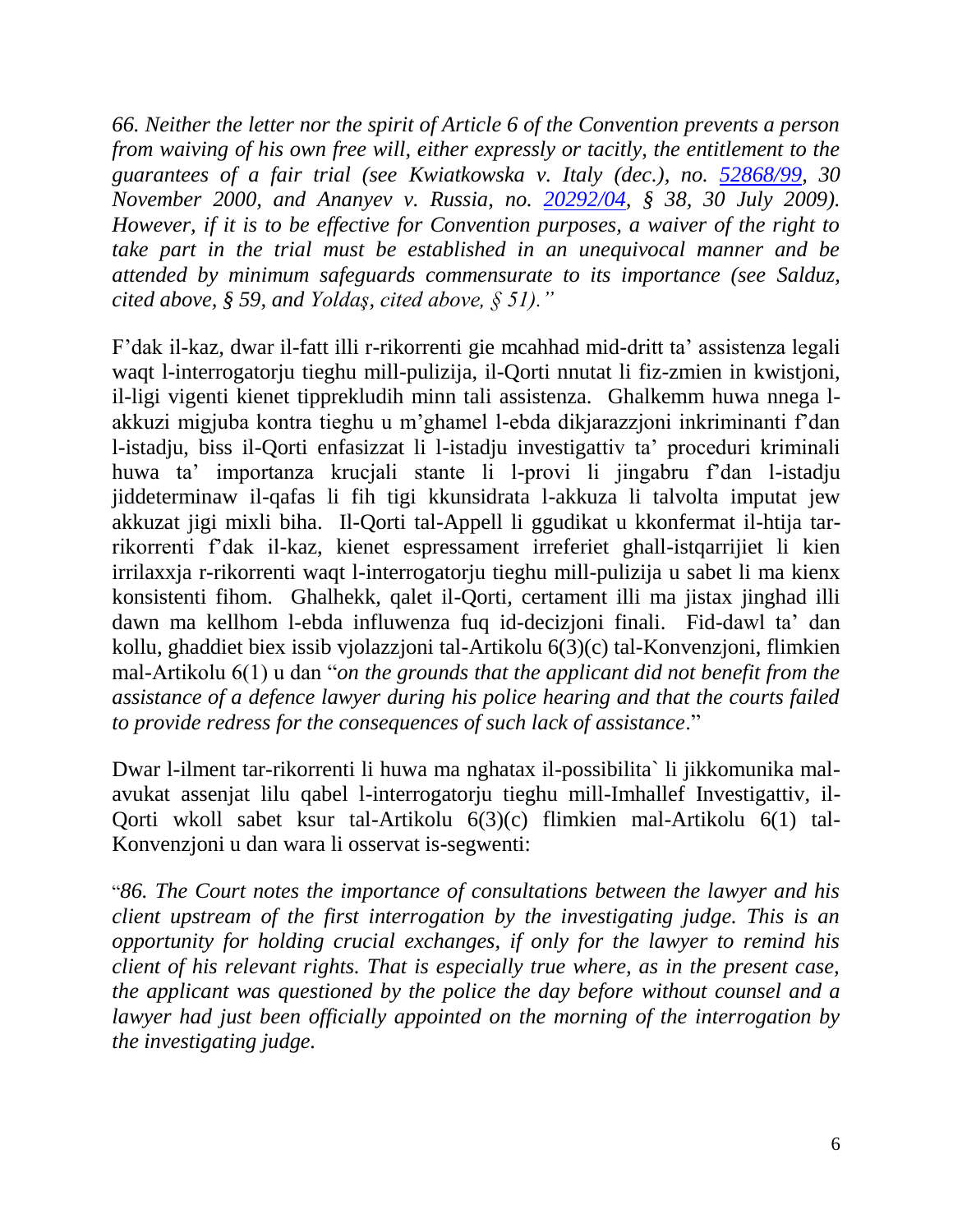*87. The lawyer must be able to provide effective and practical assistance, not just abstract backing via his presence, during the first interrogation by the investigating judge. Accordingly, the consultation between the lawyer and his client upstream of the interrogation must be unequivocally enshrined in legislation. However, that is not the case in Luxembourg. Article 84 of the Code of Criminal Procedure does not provide that accused persons can consult their lawyers before the first interrogation by the investigating judge, as in fact recommended by Article 3 of Directive 2013/48/EU ... On the contrary, the actual wording of the provision in question gives the impression that no communication is possible before the first interrogation. Such a legislative position might suggest to accused persons that there is no point in demanding discussions with their lawyer before the first interrogation."*

Il-Qorti ghalhekk tinnota illi skont din id-decizjoni, minkejja li r-rikorrenti gie assenjat avukat qabel it-tieni interrogatorju tieghu, din id-darba minn Imhallef Investigattiv, la darba huwa ma nghatax l-opportunita` li jikkomunika mal-istess qabel tali interrogatorju, tali assistenza ma kinitx wahda effettiva, bir-rizultat li gie ddikjarat illi d-dritt tieghu ghal smiegh xieraq kien gie lez.

Fis-sentenza taghha **Il-Pulizija vs Josianne Azzopardi**, fuq indikata, il-Qorti ghamlet referenza ghal diversi sentenzi ohrajn tal-Qorti Ewropea, fosthom **Mario Borg v Malta** (12 ta' Jannar 2016), fejn dik il-Qorti osservat *inter alia* illi "*no reliance can be placed on the assertion that the applicant had been reminded of his right to remain silent (see Salduz, cited above, § 59); indeed, it is not disputed that the applicant did not waive the right to be assisted by a lawyer at that stage of the proceedings, a right which was not available in domestic law…*" [sottolinear ta' din il-Qorti] u illi l-fatt illi r-rikorrenti ma nghatax id-dritt ghall-assistenza legali flistadji inizjali qabel il-proceduri (*pre-trial stage*) bhala rizultat ta' restrizzjoni sistematika applikabbli ghall-persuni akkuzati kollha m'huwiex konformi marrekwiziti tal-Artikolu 6 tal-Konvenzjoni.

Dik il-Qorti ghamlet referenza wkoll ghal sentenza ohra tal-istess Qorti diversament preseduta fl-ismijiet **Raymond Bonnici vs Avukat Generali** deciza fid-29 ta' Marzu 2017, fejn inghad hekk:

"*1. Huwa ormai inkontestabbli li l-artikolu 39 tal-Kostituzzjoni u l-artikolu 6 tal-Konvenzjoni jipprotegu d-dritt ta' persuna suspettata li titlob l-assistenza ta' avukat sa mill-ewwel interrogatorju li jsirilha mill-pulizija, ghajr ghal cirkustanzi mpellenti li jippermettu r-restrizzjoni ta' dan id-dritt;*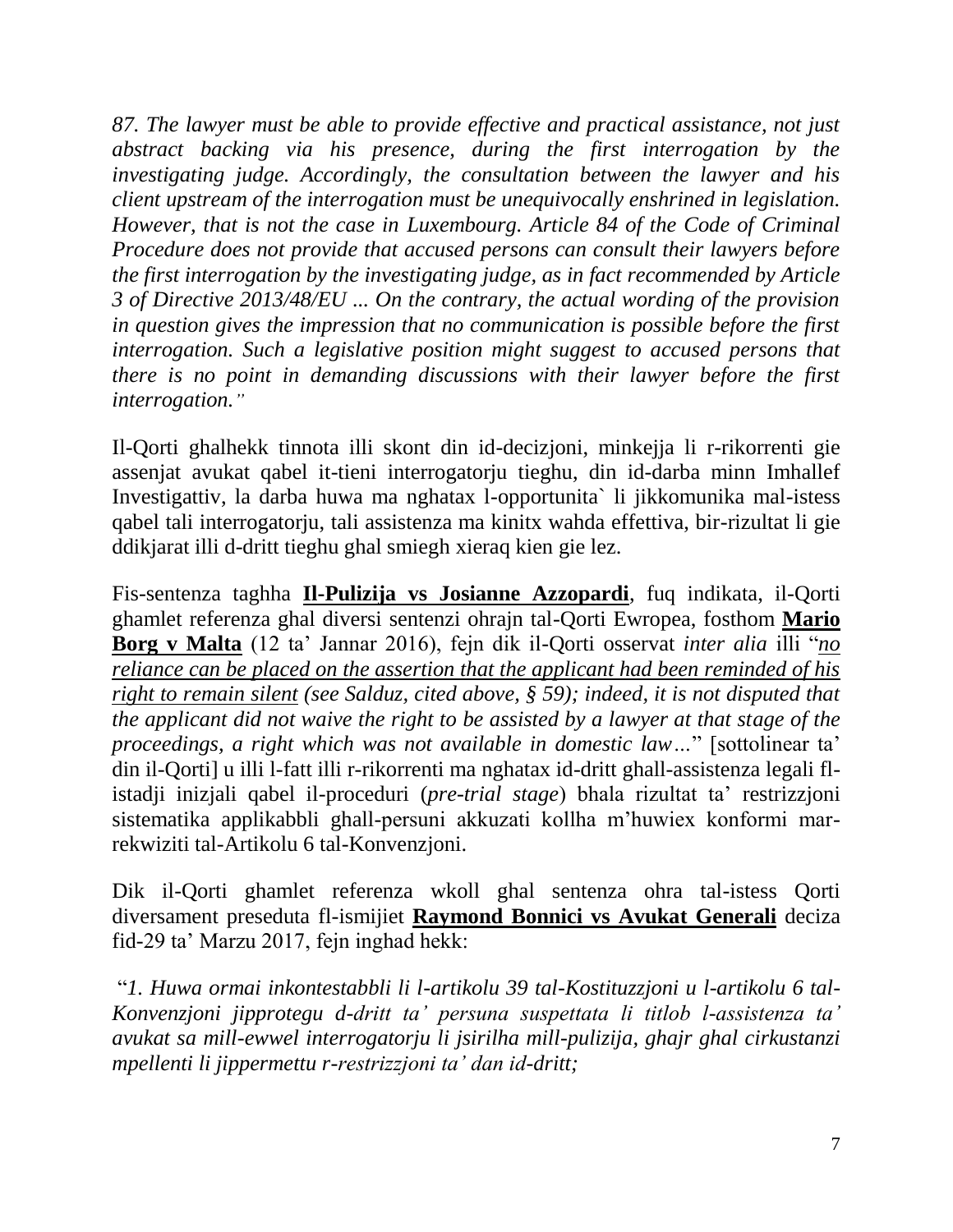*2. Fi kwalunkwe kaz, kull restrizzjoni ghal dan id-dritt m'ghandhiex tippregudika rrimedjabilment id-drittijiet tal-akkuzat taht il-Kostituzzjoni u l-Konvenzjoni;* 

*3. It-thaddim ta' dawn il-principji huwa partikolarment necessarju f'kazijiet fejn persuna tkun iffacjata b'akkuzi serji ghaliex huwa fl-isfond tal-pieni l-aktar iebsa li r-rispett tal-Istat lejn id-dritt ghal smiegh xieraq ghandu jkun garantit sal-oghla grad f'socjeta` demokratika;* 

*4. Id-dritt tal-akkuzat jigi pregudikat b'mod irrimedjabbli meta huwa jirrilaxxja stqarrijiet minghajr assistenza legali, anke jekk b'mod volontarju u wara li nghata s-solita twissija mill-Pulizija, liema stqarrijiet jintuzaw kontrih fil-proceduri kriminali li jinfethu kontra tieghu;* 

*5. Inoltre, ghalkemm ic-cahda ta' dan id-dritt hija wahedha leziva rrispettivament mill-vulnerabilita' o meno tal-persuna ndagata, jekk jigi muri li fl-istadju talinterrogazzjoni l-persuna nvestigata tkun fi stat fragli, dan ukoll ikollu mpatt negattiv fuq id-dritt ghas-smiegh xieraq ta' dik il-persuna fil-proceduri li jkunu tmexxew kontriha.* 

*Stabbiliti dawn il-principji din il-Qorti però ma tistax ma tiehux in konsiderazzjoni gurisprudenza aktar ricenti li fil-fehma taghha sahhet dak minnha enfasizzat fiddecizjonijiet surriferiti, cioè kemm kienet incisiva u determinanti l-istqarrija mehuda qabel l-emendi msemmija tas-sena 2010, allura bla dritt ta' assistenza legali senjatament waqt l-interrogazzjoni, fil-process kriminali innifsu u l-aktar ilpiz moghti lilha mill-Qorti fid-decizjoni taghha, jekk instabet htija. Dan ghaliex ebda stqarrija hekk mehuda ma tista tigi apprezzata jekk mhux fid-dawl talproceduri kriminali fl-intier taghhom u b'mod partikolari l-impatt taghha fuq ilgudizzju finali.*" [sottolinear tal-Qorti]

Wara li fis-sentenza taghha **Il-Pulizija vs Josianne Azzopardi**, il-Qorti rreferiet ukoll ghas-sentenza tal-Qorti Kostituzzjonali fl-ismijiet **Il-Pulizija vs Clayton Azzopardi** deciza fit-13 ta' Frar 2017, fejn il-Qorti ghamlet distinzjoni bejn dawk il-kazijiet fejn il-proceduri kriminali jkunu ntemmu u dawk li jkunu ghadhom pendenti u fejn fir-rigward ta' dan l-ahhar kaz, sostniet illi la darba l-proceduri jkunu ghadhom pendenti ma jkun sehh ebda ksur tal-jedd ghal smiegh xieraq, izda jkun hemm dan il-ksur jekk isir uzu mill-istqarrija (mehuda minghajr il-jedd ghallassistenza legali) fil-process kriminali, kompliet hekk:

"*Din il-Qorti taqbel perfettament mal-insenjament tal-Qrati fid-deċiżjonijiet ċitati. L-Avukat Ġenerali ma ġab l-ebda ġustifikazzjoni għaliex kien hemm restrizzjoni għall-aċċess tar-rikorrenti għall-avukat ħlief li l-liġi kif kienet ma kinitx tipprovdi*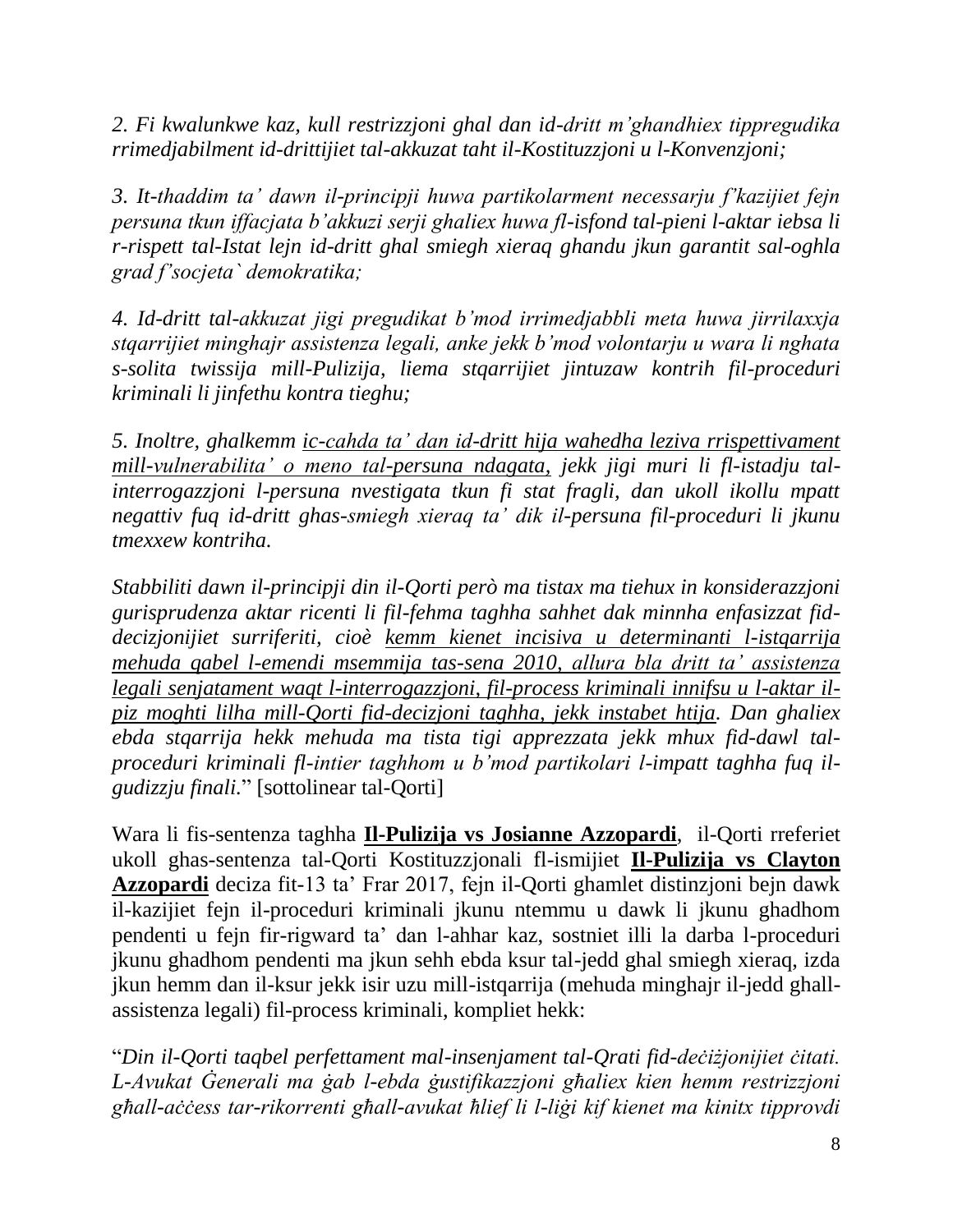*għal tali dritt favur persuna arrestata. B'applikazzjoni ta' dawn il-prinċipji, il-Qorti ssib illi minkejja li d-dritt tar-rikorrenti għal smigħ xieraq ma ġiex leż f'dan l-istadju, ċertament illi sseħħ leżjoni f'każ illi l-istqarrija li tat lill-pulizija fit-13 ta' Frar 2004 u dik li għamlet aktar tard dak inhar quddiem il-Maġistrat Inkwerenti jibqgħu jagħmlu parti mill-proċeduri kriminali pendenti quddiem il-Qorti referenti. Il-Qorti ma tistax ma tikkunsidrax ukoll illi r-rikorrenti kellha biss tmintax-il sena meta seħħ dan l-episodju u kienet l-ewwel darba li ġiet arrestata u tressqet il-Qorti, fejn mhux biss ikkonfermat l-istqarrija tagħha kif kienet minghaliha li ser tagħmel, iżda effettivament irrilaxxat stqarrija oħra pjuttost dettaljata u dan kollu mingħajr ma kienet ingħatat xi forma ta' assistenza legali, bir-riżultat illi, kif jikkonferma wkoll l-Ispettur Josric Mifsud, hija kienet aġitata waqt li kienet qiegħda tirrilaxxa l-istqarrija tagħha*." [sottolinear tal-Qorti]

Jirrizulta ghalhekk illi a bazi tas-sentenzi minnha citati, f'dan l-ahhar kaz, il-Qorti qieset bl-istess mod l-istqarrija li giet rilaxxjata mir-rikorrenti lill-Pulizija Ezekuttiva u x-xhieda taghha moghtija quddiem il-Magistrat Inkwirenti u dan stante li fiz-zewg kazijiet, ma kinitx inghatat id-dritt ghall-assistenza legali. Qieset ukoll in oltre il-vulnerabilita` tal-persuna interrogata ossia li kienet ta' eta` tenera u li din kienet l-ewwel darba li kienet giet arrestata u mressqa quddiem il-Qorti.

Il-Qorti tqis ukoll illi l-jedd ghall-assistenza legali gie anke estiz f'dawk il-kazijiet fejn akkuzat gie moghti l-jeddijiet kollha vigenti skont il-ligi ta' pajjizu, inkluz iddritt tieghu ghas-silenzju u meta huwa kien effettivament ezercita dan id-dritt u ma wiegeb ghall-ebda mistoqsija maghmula lilu. F'tali cirkostanzi, il-Qorti Ewropea ukoll sabet li kien hemm vjolazzjoni tal-artikolu 6(3) u dan ghaliex ma kienx ikkonsulta ma' avukat biex jispjegalu l-jeddijiet tieghu skont il-ligi dwar id-dritt tieghu ghas-silenzju u d-dritt li ma jinkriminax ruhu, b'dan ghalhekk illi l-Qorti implikat illi t-twissija moghtija mill-ufficjal investigattiv m'hijiex bizzejjed. F'**Dayanan v Turkey**, deciza fit-13 ta' Ottubru 2009, il-Qorti Ewropea qalet hekk:

"*33. In the present case it is not disputed that the applicant did not have legal assistance while in police custody because it was not possible under the law then in force (see Salduz, cited above, §§ 27 and 28). A systematic restriction of this kind, on the basis of the relevant statutory provisions, is sufficient in itself for a violation of Article 6 to be found, notwithstanding the fact that the applicant remained silent when questioned in police custody*." [sottolinear tal-Qorti]

Din il-Qorti hija konxja wkoll mis-sentenzi tal-Qorti Kostituzzjonali fl-ismijiet **Il-Pulizija vs Tyrone Fenech** u **Pulizija vs Amanda Agius** decizi t-tnejn fit-22 ta' Frar 2013, fejn il-Qorti sabet illi l-uzu tal-istqarrija rilaxxjata lill-pulizija, minghajr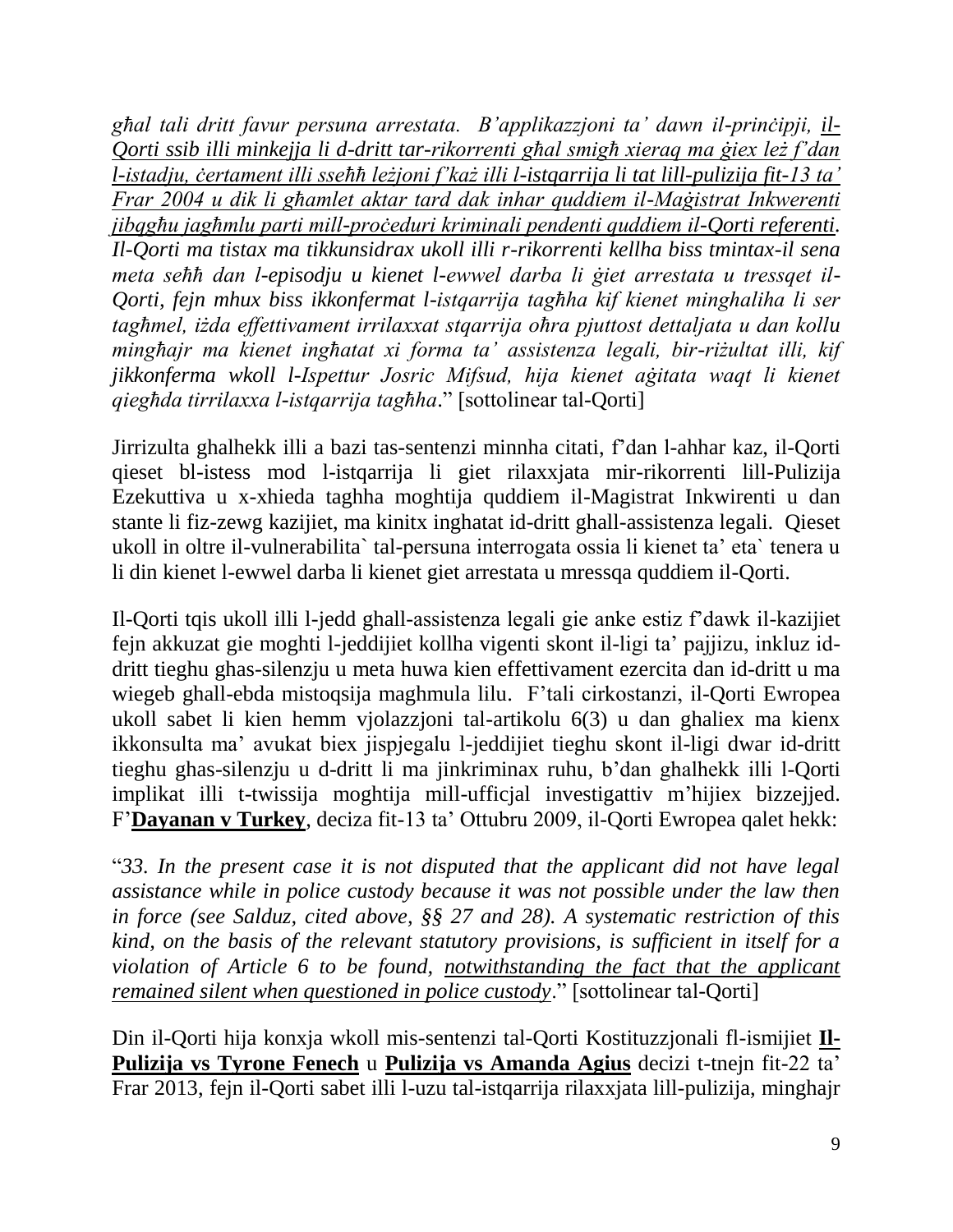l-assistenza ta' avukat, ikun bi ksur tal-Artikolu 6 tal-Konvenzjoni u dan ghaliex din ma nghatatx f'cirkostanzi li jiggarantixxu l-legittimita` tal-istess, tenut kont talvulnerabilita` tal-istess Fenech u Agius ossia tal-eta` taghhom, fiz-zmien li ttiehdet l-istqarrija. Dik il-Qorti kkonkludiet ukoll li ma jistax jinghad l-istess fir-rigward ta' stqarrijiet mahlufa quddiem Magistrat Inkwirenti ai termini tal-Artikolu 24A(12) u (13) tal-Kap. 101 tal-Ligijiet ta' Malta u dan ghaliex "*Il-preżenza ta' maġistrat, uffiċjal ġudizzjarju indipendenti mill-pulizija, hija garanzija biżżejjed illi l-istqarrija tingħata b'għażla ħielsa, volontarjament, u ma tiġix imgiegħla jew meħuda b'theddid jew b'biża', jew b'wegħdiet jew bi twebbil ta' vantaġġi*."

Biss il-Qorti tinnota illi wara dawn is-sentenzi u wara li sussegwentement, inghatat is-sentenza **Mario Borg v. Malta** mill-Qorti Ewropea, saru zviluppi gurisprudenzjali in linea ma' din l-ahhar sentenza, kif jirrizulta mis-sentenzi citati izjed 'il fuq, inkluz dawk moghtija mill-Qorti Kostituzzjonali. In oltre ricentement, fil-5 ta' Ottubru 2018, fil-kawza fl-ismijiet **Christopher Bartolo vs Avukat Generali et**, f'liema kaz ir-rikorrenti kien inghata l-jedd ghall-parir legali qabel irrilaxxja wahda miz-zewg stqarrijiet tieghu, il-Qorti Kostituzzjonali qalet hekk dwar l-istqarrijiet rilaxxjati mill-istess rikorrenti minghajr il-jedd ta' assistenza legali waqt l-interrogatorji tieghu:

"*36. Mill-premess jirrizulta manifest li l-istqarrijiet rilaxxjati mir-rikorrent ser ikollhom kif fil-fatt gja` kellhom quddiem il-Qorti Kriminali impatt fil-proceduri kriminali, mhux in kwantu ghall-ammissjonijiet, izda in kwantu l-kontenut taghhom kien ittiehed in konsiderazzjoni fil-quantum tal-piena imposta fuqu mill-Qorti Kriminali, u issa huwa car li anke l-Qorti tal-Appell Kriminali ser tiehu konsiderazzjoni tal-kontenut tal-istqarrijiet f'dan ir-rigward. Ghalhekk, ghalkemm il-proceduri kriminali ghadhom pendenti u ghalhekk ma jistax f'dan l-istadju jigi determinat jekk kienx hemm lezjoni ta' smigh xieraq f'dawk il-proceduri, jekk listqarrijiet jithallew fil-process tal-proceduri kriminali, dawn wisq probabbilment ser isir uzu minnhom mill-Qorti tal-Appell Kriminali bi pregudizzju jew vantagg ghall-akkuzat fil-kwantifikazzjoni tal-piena, kemm dik karcerarja kif ukoll ghal dak li tirrigwarda l-multa li tista' tigi imposta.* 

*37. Fid-dawl tal-premess it-tehid tal-istqarrijiet zgur li ser ikollhom impatt fuq lezitu tal-process kriminali u, ladarba dan isir, x'aktarx ser isir ksur tad-dritt talrikorrent ghal smigh xieraq tenut kont tal-fatt li dawn gew rilaxxjati mir-rikorrent fl-assenza ta' avukat li jassistih. Ghalhekk huwa xieraq li, filwaqt li f'dan l-istadju ma jistax jinghad jekk kienx hemm lezjoni ta' dan id-dritt fundamentali tarrikorrent peress li l-proceduri kriminali ghadhom pendenti, dawn ma jithallewx jibqghu fl-inkartament tal-process kriminali*." [sottolinear tal-Qorti]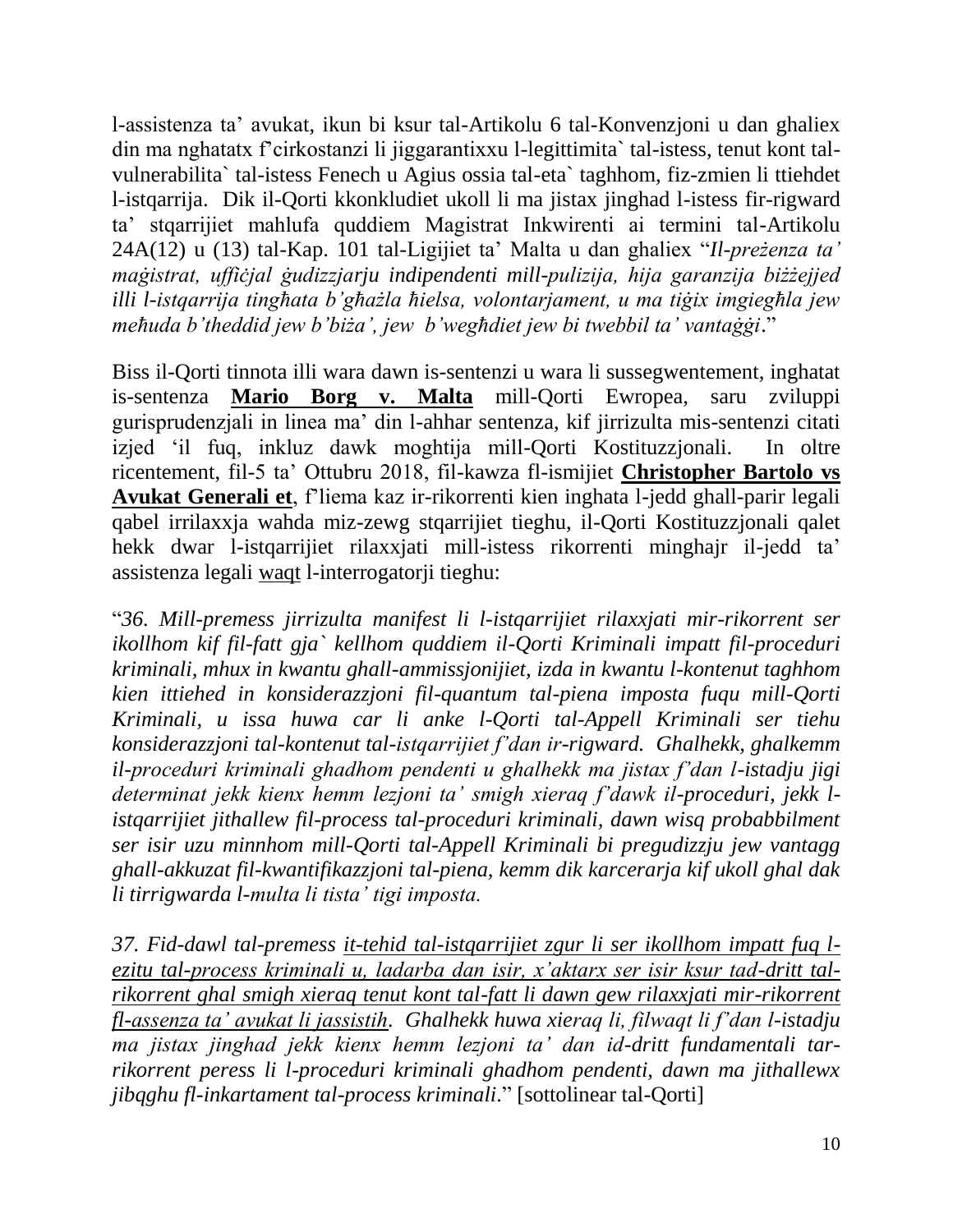Il-Qorti tqis illi mill-gurisprudenza tal-Qorti Ewropea huwa evidenti li m'huwiex bizzejjed li jigi assigurat li l-persuna suspettata jew arrestata tkun giet mwissija li ghandha d-dritt ghas-silenzju, izda ghandha tinghata wkoll id-dritt ghall-assistenza legali sa mill-bidu nett tal-investigazzjoni tal-pulizija. Il-Qorti Ewropea ma jidhirx li taghmel distinzjoni bejn stqarrija rilaxxjata lill-pulizija u stqarrija guramentata quddiem awtorita` gudizzjarja, minkejja li din tal-ahhar hija indipendenti mill-Pulizija Ezekuttiva. Fil-fehma tal-Qorti, la darba dan id-dritt ghandu jinghata meta persuna arrestata taghmel stqarrija lill-pulizija, anzi mill-fazijiet inizzjali talinvestigazzjoni, l-istess ghandu japplika fir-rigward ta' stqarrija guramentata moghtija quddiem awtorita` gudizzjarja, f'dan il-kaz il-Magistrat Inkwirenti, b'mod partikolari meta wiehed iqis illi stqarrija guramentata, min-natura taghha u proprju ghaliex hija guramentata, ghandha izjed sahha u valur probatorju minn stqarrija rilaxxjata lill-pulizija. F'dan il-kaz, il-Magistrat Inkwirenti, kif diga` inghad, rega' wissa lill-imputat bid-dritt tieghu ghas-silenzju izda oltre minn hekk, ma kienx f'posizzjoni li jaghtih id-dritt ghall-assistenza legali la darba dan ma kienx possibbli taht il-ligi Maltija. Fil-fehma tal-Qorti, minkejja l-indipendenza tal-Magistrat Inkwirenti, dan tal-ahhar m'ghandux il-funzjoni ta' avukat difensur, ma jagixxix ta' sostitut tieghu, anzi certament li m'huwiex tenut u m'ghandux jaghti pariri lill-persuna suspettata jew arrestata li tidher quddiemu biex tigguramenta l-istqarrija taghha jew sabiex tixhed. F'dan il-kaz, diga` kien evidenti minn dak li kien stqarr mal-pulizija, illi l-imputat eventwalment kien ser jigi akkuzat bir-reati li bihom gie mixli f'dawn il-proceduri. Imbaghad, meta wiehed iqis illi fis-sentenza ricenti tal-Qorti Kostituzzjonali li ghaliha saret referenza izjed 'il fuq, minkejja illi r-rikorrenti f'dak il-kaz, kien inghata l-jedd li jikkonsulta ma' avukat qabel l-ewwel interrogatorju tieghu u anke ezercita dan iljedd, il-Qorti ordnat illi dawn ma jithallewx fl-inkartament la darba kien ser ikollhom impatt fuq l-ezitu tal-process kriminali – f'dak il-kaz, kuntrarjament ghal dan il-kaz, l-ezitu in kwantu l-piena u mhux in kwantu l-htija o meno tal-istess rikorrenti la darba huwa rregistra ammissjoni fil-proceduri – u dan stante illi ma nghatax il-jedd ghall-assistenza legali waqt l-interrogatorji tieghu, izjed u izjed jidhrilha illi ghandha tqis kemm l-istqarrija tal-imputat odjern rilaxxjata minnu lill-Pulizija Ezekuttiva, kif ukoll ix-xhieda tieghu quddiem il-Magistrat Inkwirenti, li kienu certament ta' pregudizzju ghalih, bhala inammissibbli u ghalhekk qeghda tiskartahom. Dan naturalment japplika wkoll u bl-istess mod ghal kwalsiasi referenza li ssir mix-xhieda tal-Prosekuzzjoni ghal dak kollu li stqarr l-istess imputat qabel jew waqt l-interrogatorju tieghu, kif ukoll quddiem il-Magistrat Inkwirenti.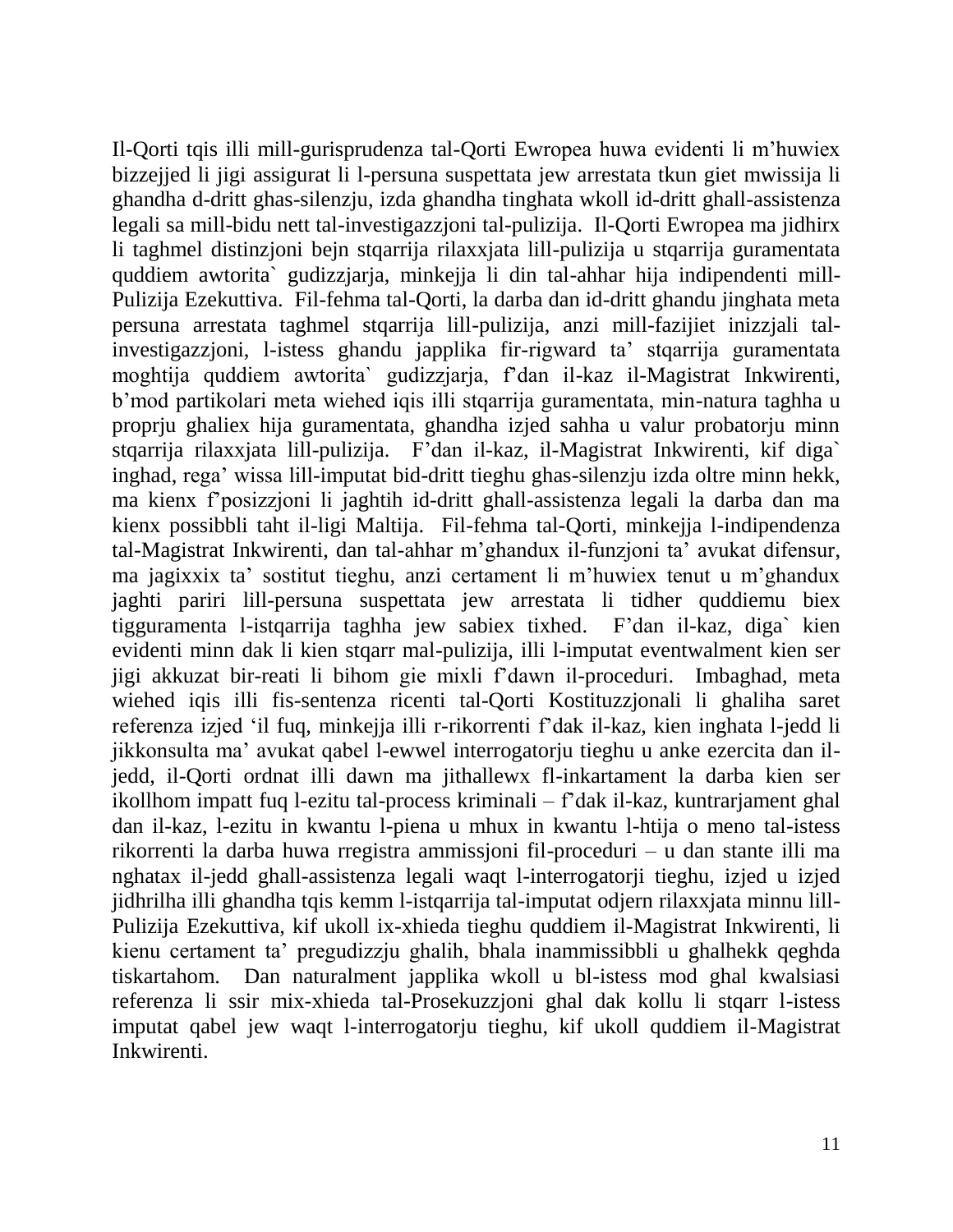#### **Ikkunsidrat ulterjorment:**

Skartati ghalhekk kemm l-istqarrija rilaxxjata mill-imputat lill-pulizija, kif ukoll ix-xhieda tieghu quddiem il-Magistrat Inkwirenti, jehtieg illi l-Qorti tikkunsidra limputazzjonijiet odjerni fid-dawl tar-rimanenti provi formanti parti mill-atti processwali.

L-Ispettur Joseph Agius xehed darbtejn f'dawn il-proceduri ossia nhar is-17 ta' Jannar 2012 u nhar it-8 ta' Lulju 2013.<sup>1</sup> Huwa jghid illi dakinhar tad-29 ta' Novembru 2009, wara li l-pulizija rceviet sensiela ta' rapporti fis-sens illi gewwa lfond numru 9, Triq it-Trinita`, Marsa kien qed ikun hemm grupp ta' zghazagh li kienu qeghdin jiehdu d-droga u wara li fl-istess jum dahal rapport simili, huwa baghat lill-pulizija sabiex jaghmlu tfittxija f'dan il-post. Skont ix-xhud, hekk kif habtu, Adrian Zammit fetah il-bieb u saritlu tfittxija, waqt liema tfittxija, fuq ilpersuna tieghu, instab qartas bid-droga eroina. Ix-xhud jghid ukoll x'qal l-imputat lill-pulizija prezenti wara din is-sejba – xhieda din illi hija inammissibbli ghaliex dak li seta' ntqal mill-imputat intqal minnu minghajr il-jedd ghall-assistenza legali u fi kwalunkwe kaz tikkostitwixxi *detto del detto*, bhal *del resto*, il-bqija taxxhieda tal-Ispettur Agius li ma kienx prezenti ghat-tfittxija in kwistjoni.

Xehed ukoll PS 1195 Conrad Debattista, li kien prezenti ghal din it-tfittxija u effettivament huwa l-unika ufficjal tal-pulizija minn dawk li kienu prezenti, li xehed f'dawn il-proceduri. Jghid illi dakinhar, kienu rcevew rapport fis-sens illi fir-residenza fuq imsemmija, dahlu erba' persuni li kienu qeghdin jabbuzaw middroga. Jghid hekk: "*Ovvjament ahna morna fuq il-post, wara li dahlet din ittelefonata, habbatna l-bieb, fejn mit-tieqa tar-residenza li tigi kwazi sular gholi, hareg Adrian Zammit, li qed naghrfu hawnhekk fl-awla u qalilna li niezel u nizel, fetah il-bieb u ahna prattikament bqajna telghin, dhalna fil-kamra tieghu, fejn hemmhekk kien hemm erba' persuni ohra li dawn kienu Nikolina Portelli, Kevin Saliba, Robert Spiteri, fejn dawn dehru mahsudin fil-presenza taghna, fejn dawn saret tfittxija kemm fuqhom u anke fil-kamra, li hi ta' Adrian, fejn hemmhekk instabu diversi oggetti relatati mad-droga, bhalma huma marfa mahruqha, diversi lighters, pakketti tar-Rizla u dawn l-oggetti, fejn imbaghad saret tfittxija fuq Robert Spiteri, fejn hemmhekk instabet sachet kannella li din giet elevata.*" 2

 $\overline{a}$ 

 $<sup>1</sup>$  Ara a fol. 8 sa 10 tal-process u a fol. 54 u 55 tal-process.</sup>

 $<sup>2</sup>$  Ara a fol. 48 u 49 tal-process.</sup>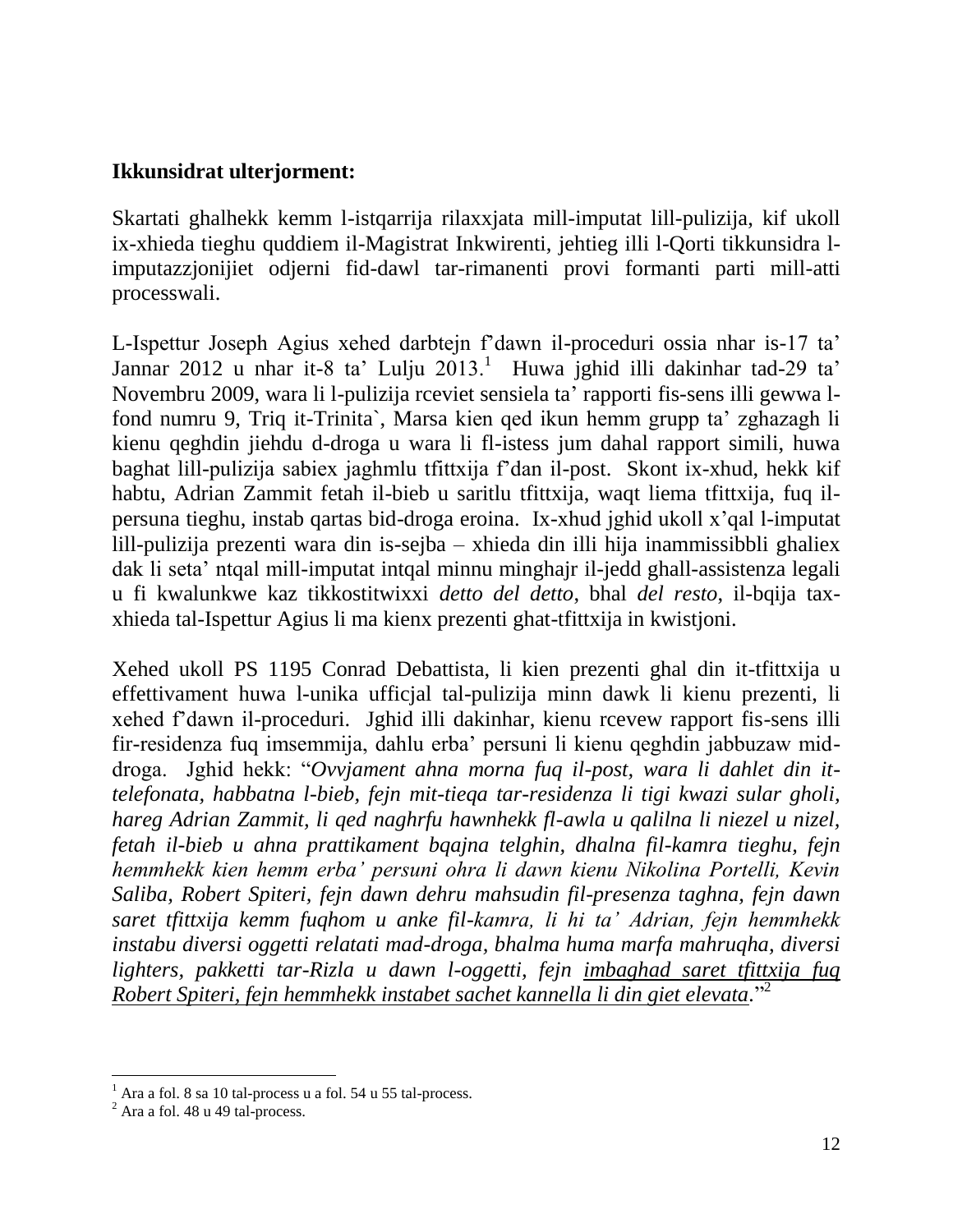Huwa evidenti illi la darba skartata l-istqarrija u x-xhieda tal-imputat odjern quddiem il-Magistrat Inkwirenti, ix-xhieda ta' PS 1195 Conrad Debattista hija prova determinanti u dan ghaliex, kif inghad, kuntarjament ghall-Ispettur Joseph Agius, huwa kien wiehed mill-ufficjali tal-pulizija li kienu prezenti fuq il-post meta saret it-tfittxija in kwistjoni. Fil-waqt illi x-xhieda tal-Ispettur Agius fis-sens illi l-qartas in kwistjoni nstab fil-pussess tal-imputat odjern tibqa' biss *detto del detto* u ghalhekk taghmel prova biss tal-fatt illi dak il-kliem intqal, izda mhux talveracita` tieghu, mill-banda l-ohra x-xhieda tas-Surgent Debattista, li kif inghad kien prezenti, tipponta mhux lejn l-imputat odjern, bhala l-persuna li kienet filpussess tad-droga eroina, izda lejn terza persuna li kienet ukoll prezenti fil-fond in kwistjoni.

F'dawn ic-cirkostanzi, il-Qorti tqis ghalhekk illi ma jirrizultax sodisfacentement ippruvat fil-grad rikjest mil-ligi, illi fil-jum in kwistjoni, l-imputat instab filpussess tad-droga eroina u per konsegwenza ma jistax jinstab hati tal-ewwel imputazzjoni kif dedotta fil-konfront tieghu. Fir-rigward tat-tfittxija li wasslet ghall-kaz odjern, la jirrizulta l-pussess 'semplici' u ghalhekk wisq inqas il-pussess aggravat tad-droga eroina. In kwantu l-pussess semplici, reat kompriz u nvolut firreat ikkontemplat fl-ewwel imputazzjoni, huwa veru illi fix-xhieda tieghu f'dawn il-proceduri, l-imputat meta mistoqsi mill-avukat difensur "*Dan il-kaz imur lura ghall-2009. Spjega lill-Qorti jekk kellekx xi problema*" 3 , huwa jwiegeb illi kellu problema tal-eroina, izda mbaghad mistoqsi kemm kellu zmien fiz-zmien in kwistjoni, huwa jghid illi kellu 25 sena. La darba l-imputat twieled f'Dicembru 1979, isegwi illi huwa kellu 25 sena fis-snin 2004/2005. Veru wkoll illi l-imputat jghid illi kien jiehu d-droga kuljum, izda tenut kont tal-fatt illi x-xhieda tieghu kienet wahda generika, mentri l-imputazzjonijiet odjerni jirreferu specifikatament ghad-29 ta' Novembru 2009 u l-ahhar granet ta' qabel din id-data, a bazi taxxhieda tal-istess imputat, il-Qorti tista' biss tassumi illi f'dawk il-jiem l-imputat kien fil-pussess tad-droga eroina u ghalhekk, f'dawn ic-cirkostanzi, ma jidhrilhiex li tista', lil hinn minn kull dubju ragjonevoli, tikkonkludi illi l-imputat kien filpussess ta' tali droga f'dawn il-jiem.

Ghaldaqstant, il-Qorti tqis illi l-ewwel imputazzjoni fil-konfront tal-imputat ma tirrizultax sodisfacentement ippruvata.

La darba m'hijiex tinstab reita` fl-imputat in kwantu l-ewwel imputazzjoni, isegwi wkoll illi huwa ma jistax jinstab hati tat-tieni imputazzjoni.

 $\overline{a}$  $3$  Ara a fol. 82 tal-process u t-twegiba a fol. 83.